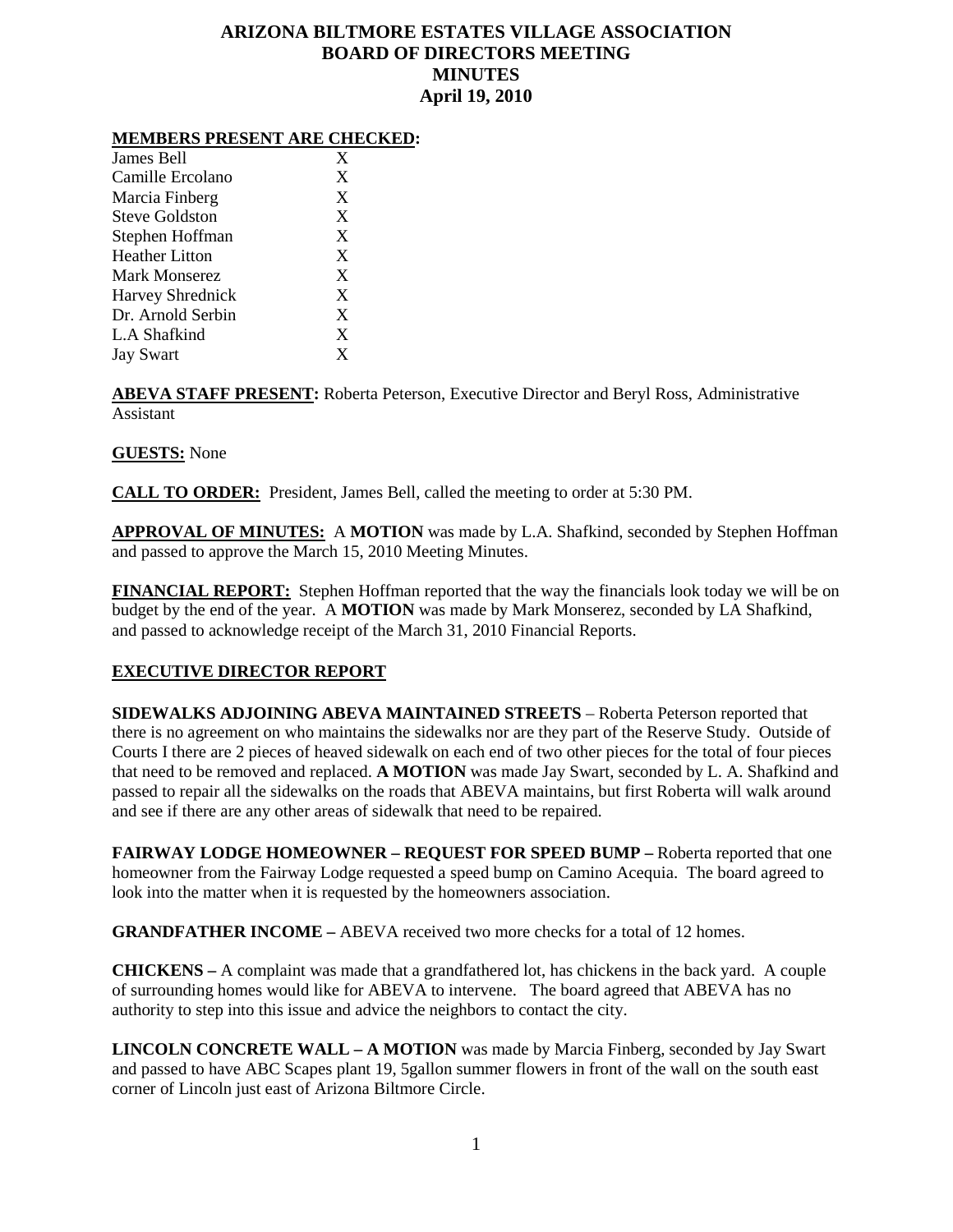# **COMMITTEE REPORTS**

**COLONY BILTMORE IV SPECIAL ASSESSMENT MEETING –**Marcia Finberg reported that Colony Biltmore IV is shy 4 votes to pass the assessment to fix or remove the tennis courts. They are working to obtain these in the time allowed.

**GREETER HOUSE MEETING w/PYRAMID –** See report attached to these minutes.

**CEVPC –** Jay Swart reported that at last month's meeting by a vote of 15 to 0 Donavan's will be getting the extended parking lot.

**Claremont Committee –** Heather Litton stated there was nothing new to report.

**Legal Committee** – James Bell and Mark Monserez had nothing to report.

**Security Committee –** Jay Swart reported that there has been a recent increase in seasonal burglaries in the Arcadia and Biltmore areas. Jay received information on protecting your homes by making it secure, being a good neighbor and what to do if you are a victim. See attached. **A MOTION** was made by Mark Monserez, seconded by L. A. Shafkind and passed to e-mail this information to all homeowners that ABEVA has e-mail addresses for and mail the information to all Grandfathered homes. A copy will be given to each community president to distribute as they see fit.

Jay reported that the light bar for the truck has been ordered.

**NEW BUSINESS** – Jay Swart requested that he be able to attend a Biltmore Area Partnership (BAP) luncheon with ABEVA. The budget had been set up for only the Executive Director and the President to attend. **A MOTION** was made by Jim Bell, seconded by Mark Monserez that all board members may attend any of the BAP luncheons. This passed by a vote of 10-1.

**ADJOURMENT -** A **MOTION** was made by L.A. Shafkind, which was seconded by Mark Monserez and passed to adjourn the meeting at 6:20 p.m.

Respectfully submitted,

Beryl Ross, Recording Secretary

\_\_\_\_\_\_\_\_\_\_\_\_\_\_\_\_\_\_\_\_\_\_\_\_\_\_\_\_\_\_\_\_\_\_

\_\_\_\_\_\_\_\_\_\_\_\_\_\_\_\_\_\_\_\_\_\_\_\_\_\_\_\_\_\_\_\_\_\_ ABEVA Board Member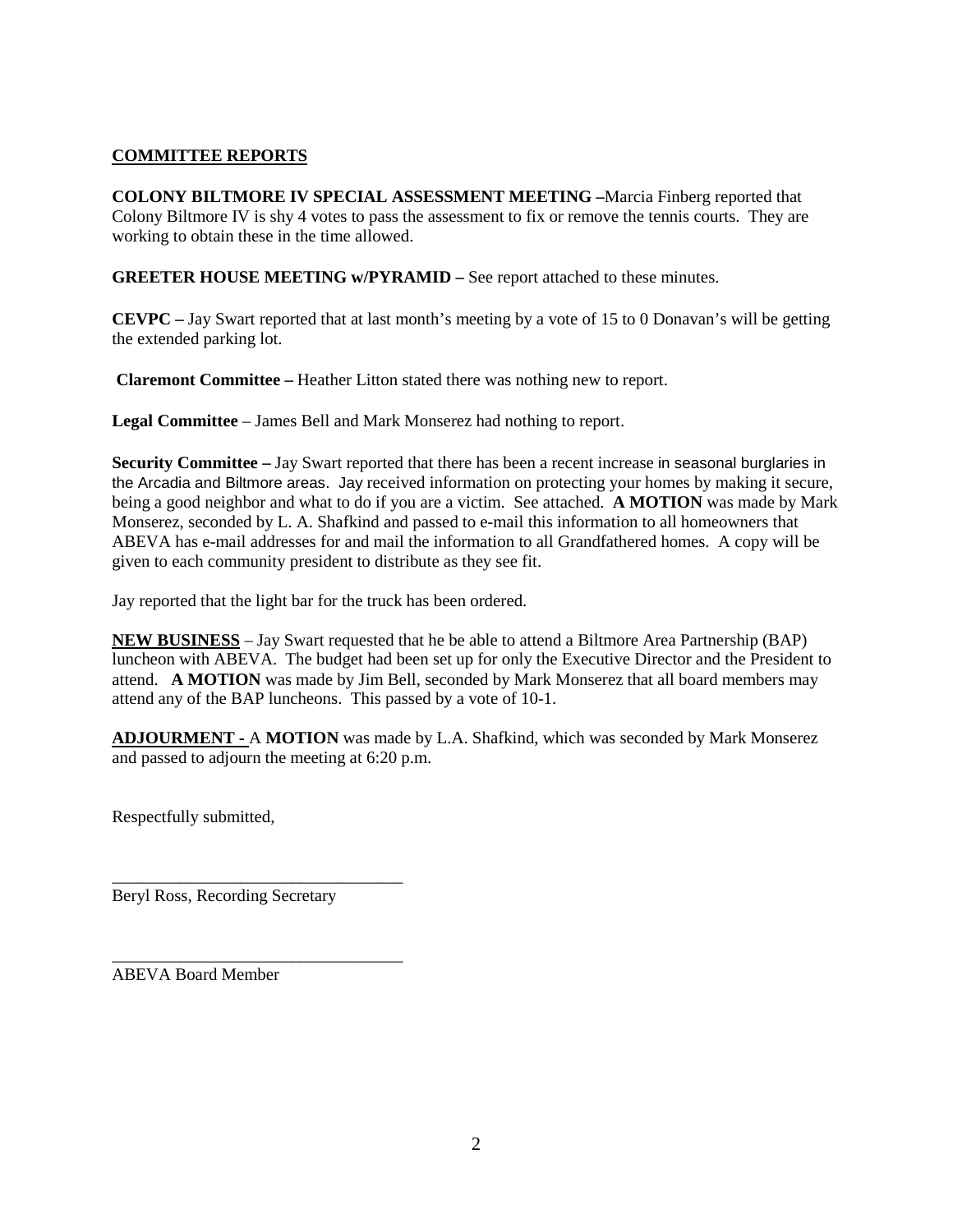# **Greeter House Meeting**

# **Resort Gate House on Thunderbird Trail**

On April 7, 2010, in President, Jim Bells absence, V.P., Heather Litton and I met with Andrea Pelletier, Project Director for Pyramid Group and Terry Bauer Director of Security for the Resort.

- 1. The construction time frame is expected to be from April  $5<sup>th</sup>$  through June  $4<sup>th</sup>$ .
- 2. The city changed the approach, lengthening the lane closest to the Greeter House.
- 3. Cameras will be installed on both sides of the building to capture both license plates and facial photos. There will be no flashing lights.
- 4. Andrea believes the camera system monitoring contract, which is to be provided by BCIC, will be with Bolt Enterprises.
- 5. There will be landscape around the building although the palm trees in that location will be removed on Friday, April 9<sup>th</sup>.
- 6. They agreed to construction hours of 7 am 6 pm even though the city allows sunrise to sunset.
- 7. They will use temporary green screened fencing to secure the construction site.
- 8. Traffic will be impeded at times while they cut through the street for utilities. They will have cones or flagmen as needed and they agreed to notify us in advance, when possible, of lane closures.
- 9. The contractor will be Newman Builders.
- 10. The building will be 167 square feet.

Heather requested Pyramid supply ABEVA with the details of the Security Camera Agreement when available. Such information should include; what is being monitored, who is doing the monitoring, who has access to the data and how long the records will be held.

Heather requested they consider removable planters in the area closet to the Greeter house until the house is manned. This would be to lessen confusion to those entering to go to the resort.